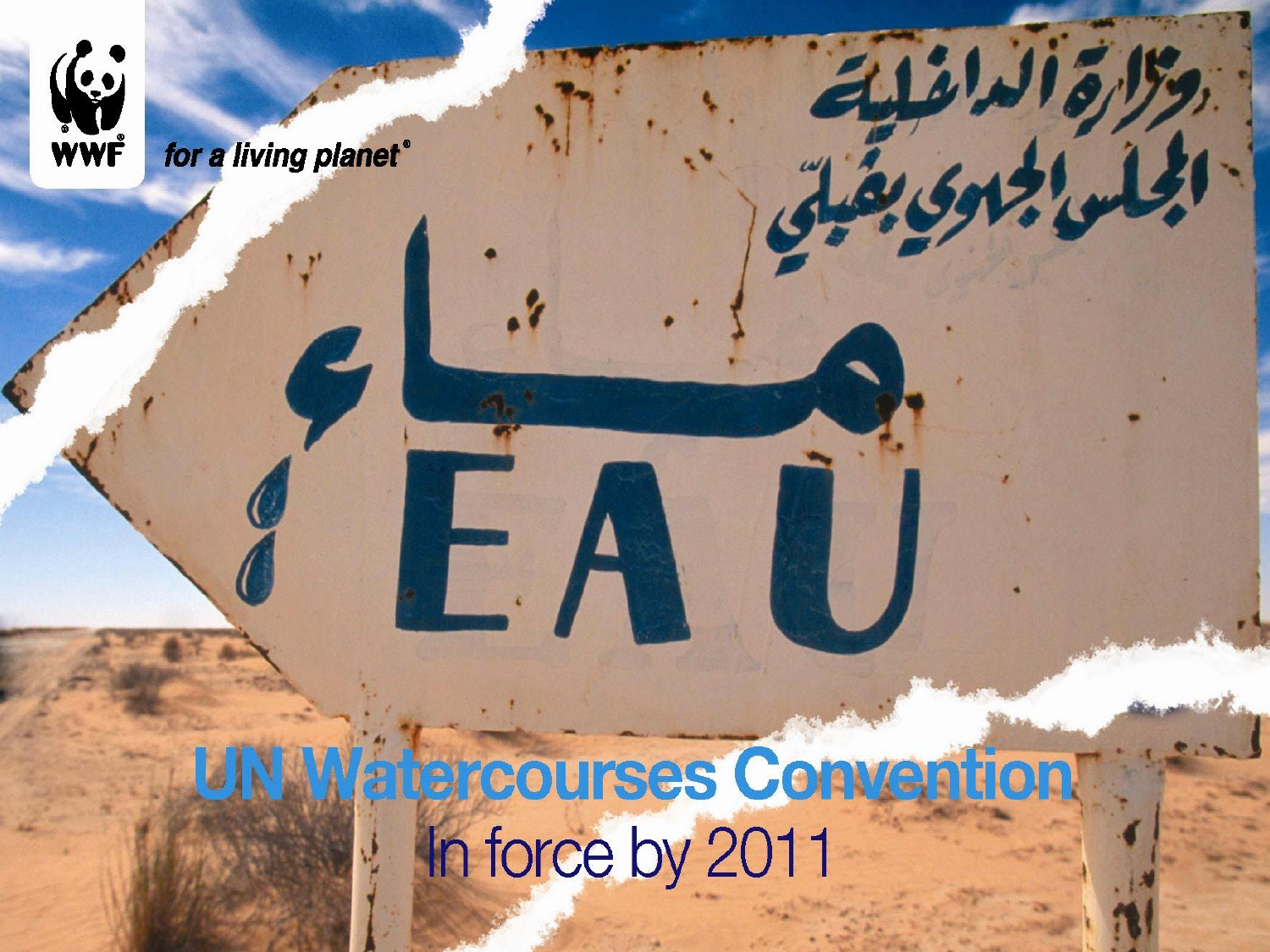







- **H.E. Shaikh Mohammad Wahid-Uz-Zaman**, Water Resources Secretary, Ministry of Water Resources, **Bangladesh**
- **Mr. Abba Tapsala**, Director of Water Resources, **Chad**

**Ms. Veronika Jáglová**, Water Director, Department of Water Protection, Main Advisor to Vice-Minister, Ministry of Environment **Czech Republic**

**Mr. Harry Liiv**, Deputy Secretary General on Environmental Management, Ministry of Environment, **Estonia**







**Mr. Minta A. Aboagye**, Director, Water, Water Directorate, Min. Water Resources, Works and Housing, and **Mr. Benjamin Yaw Ampomah**, Acting Executive Secretary, Water Resources Commission, **Ghana**

**Ms. Maria Peppa**, Head of Department, International Relations and EU Affairs, Ministry of Environment, **Greece**



**Dr. Hassan Janabi**, Ambassador, Iraq's Permanent Representative to the UN Agencies in Rome, and **Dr. Hussein A. Jabir**, Agriculture Adviser, **Iraq**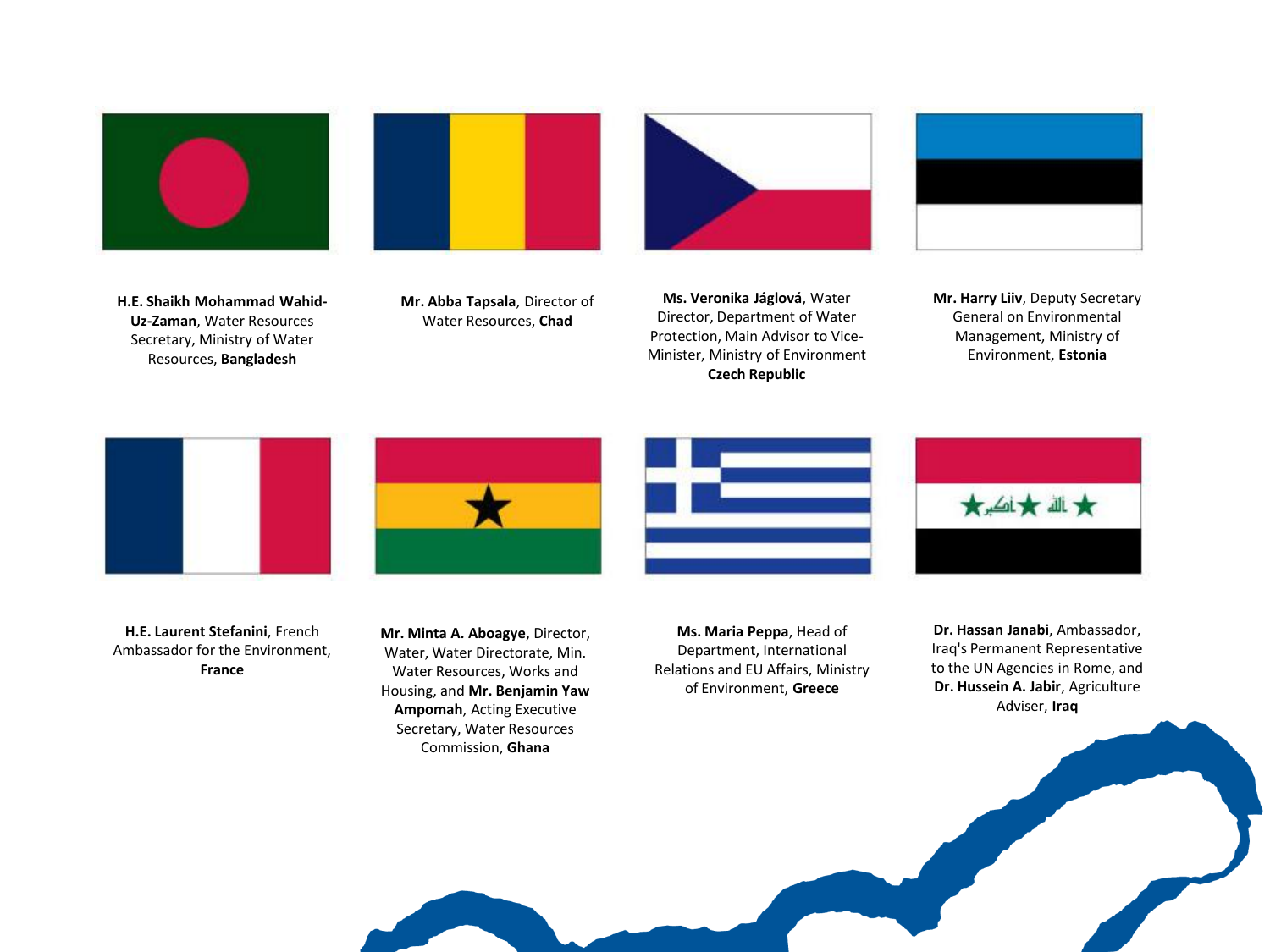





**Teodoro Estrela Monreal**, Subdirector General De Planificacion y Uso Sostenible Del Agua, Ministerio de Medio Ambiente, y Medio Rural y Marino, **Spain**



**Mr. Grégoire Ale**, Director of Water Planning and Management, **Benin**



**Mr. Ousseini Tahnou**, Directeur Général des Ressources en Eau, Ministère de l'Agriculture, de l'Hydraulique et des Ressources Halieutiques, **Burkina Faso**



**Otto O. During**, Director, Legal Division, Sierra Leone



**Eng. Ghassan Rostom**, Advisor to the Minister, Ministry of Irrigation, **Syria**



**Mr. Garba Radji,** Director of Water Resources, **Niger**

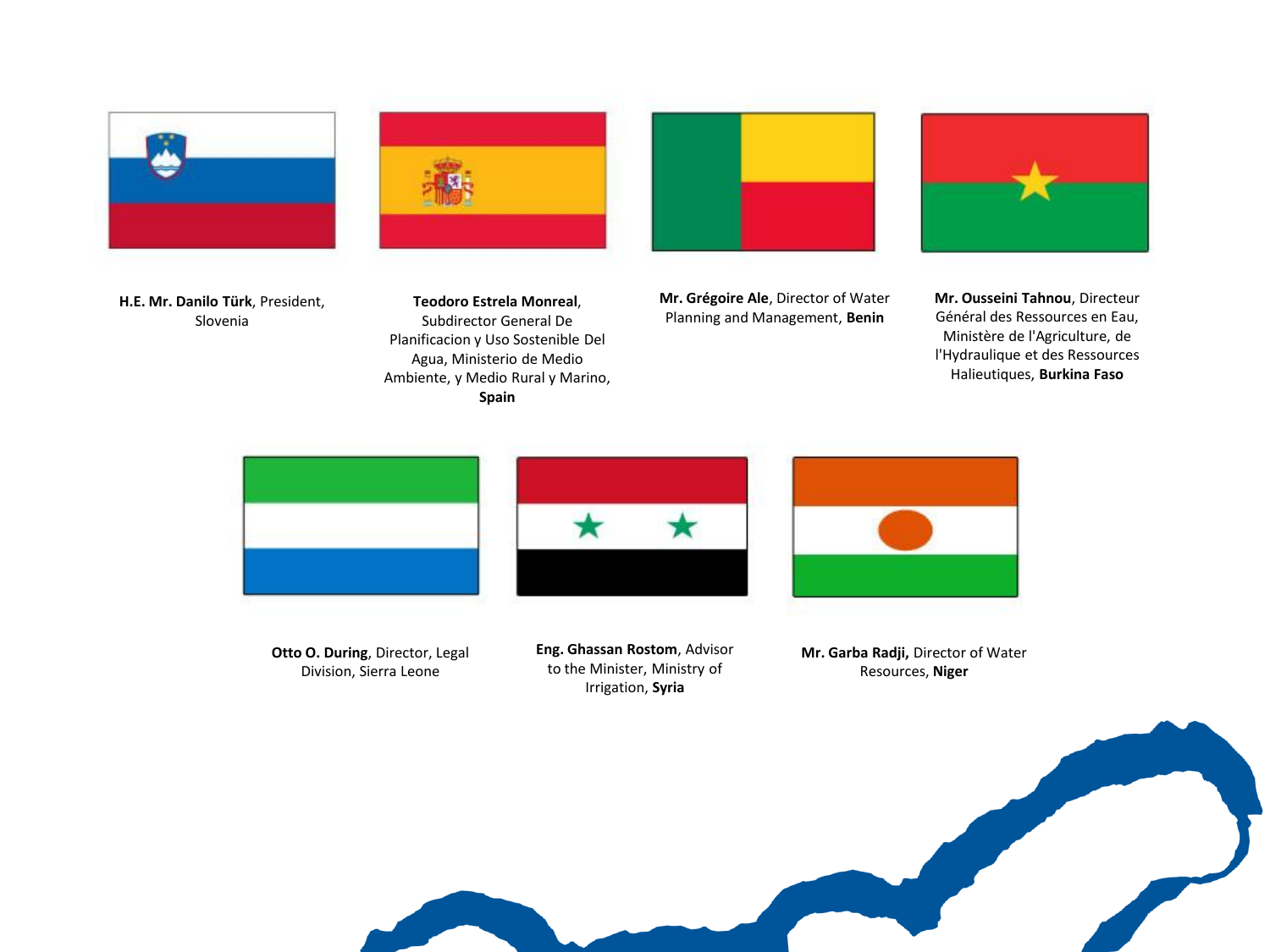

**Dr. Dogara Bashir**, Director, Research and Technical Services, National Water Resources Institute, **Nigeria**

**Moussa Badji**, Senior Specialist – Sustainable Development, Ministry of Foreign Affairs, **Belgium**



**Mrs. Aïta Sarr Seck**, Ministry of Environment, and **Mr. Adama Mbaye**, Ministry of Hydraulics, **Senegal**

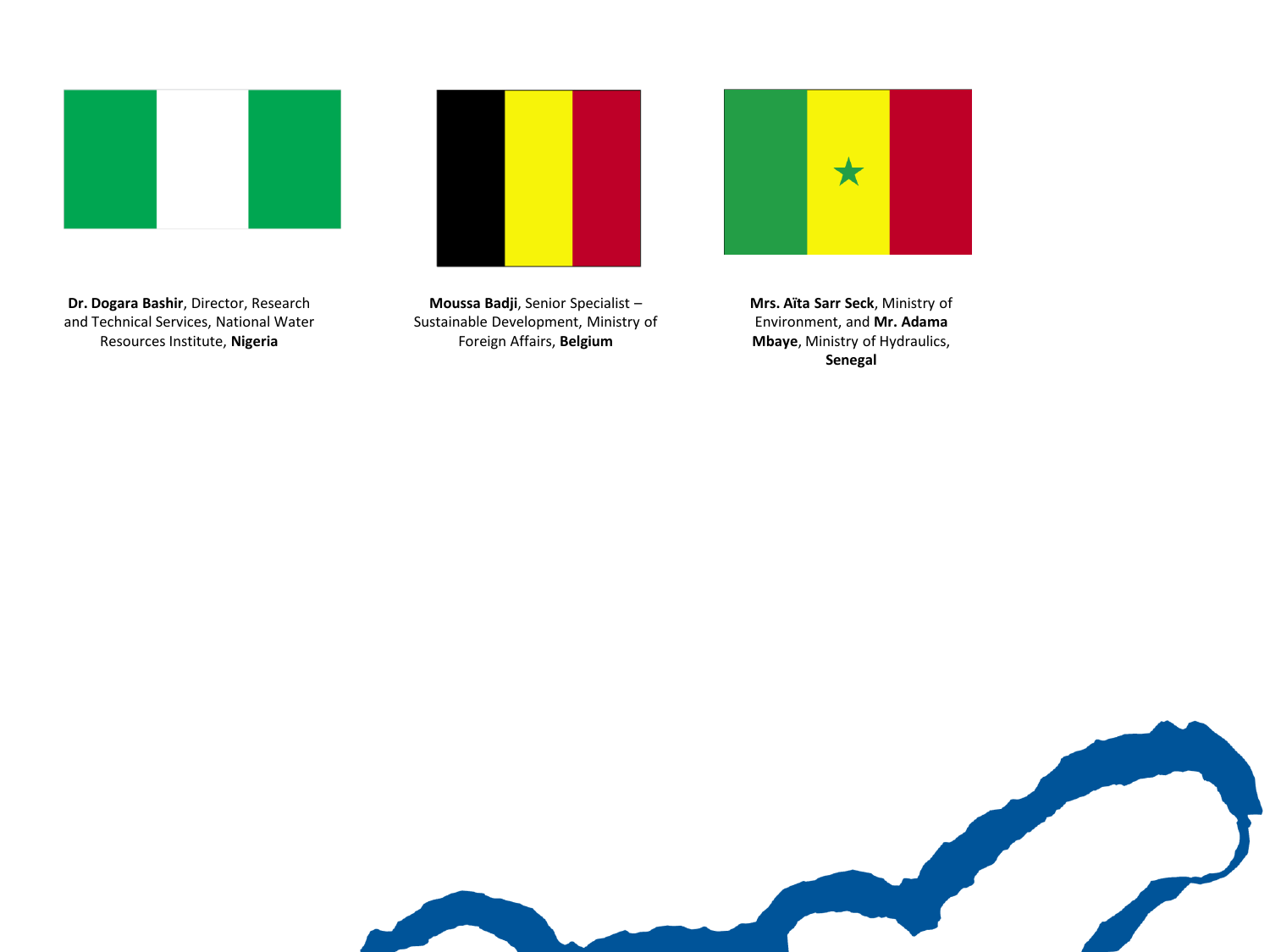

Global Nature Fund

















Provincia di Perugia